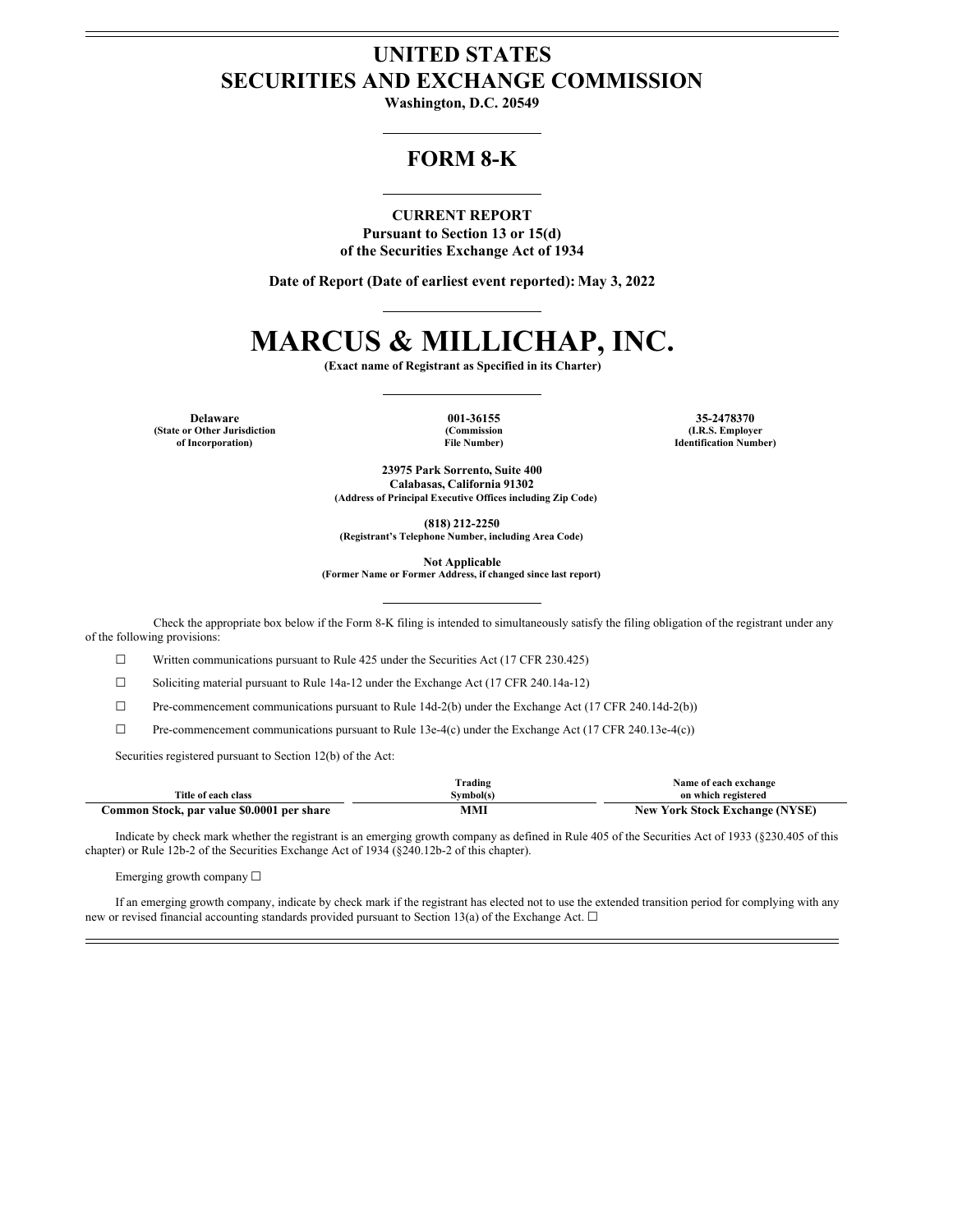#### **Item 2.02. Results of Operations and Financial Condition.**

On May 6, 2022, Marcus & Millichap, Inc. (the "**Company**") issued a press release announcing its financial results for the first quarter ended March 31, 2022. A copy of the press release is furnished as Exhibit 99.1 to this Form 8-K and is incorporated herein by reference.

The information furnished on this Form8-K, including the attached exhibit, shall not be deemed "filed" for purposes of Section 18 of the Securities Exchange Act of 1934, as amended (the "**Exchange Act**") or otherwise subject to the liabilities of that section, nor shall it be deemed incorporated by reference into any other filing under the Securities Act of 1933, as amended or the Exchange Act, except as expressly set forth by specific reference in such a filing.

#### **Item 5.07. Submission of Matters to a Vote of Security Holders.**

On May 3, 2022, the Company held its 2022 Annual Meeting of Stockholders (the "**Annual Meeting**") and its stockholders cast their votes as follows:

#### Proposal 1: Election of Directors

The following individuals were elected to serve as Class III directors for a three-year term ending with the 2025 Annual Meeting by the votes shown below:

|                   | <b>For</b> | Withheld  | <b>Broker Non-Votes</b> |
|-------------------|------------|-----------|-------------------------|
| George M. Marcus  | 36,056,378 | 998.590   | 1.033.695               |
| George T. Shaheen | 35.355.107 | 1.699.861 | 1.033.695               |
| Don C. Watters    | 36.270.456 | 784.512   | 1.033.695               |

In addition, the incumbent members of our Board, Hessam Nadji, Norma J. Lawrence, Lauralee E. Martin, Nicholas F. McClanahan and Collette English Dixon will continue to serve as our directors following the Annual Meeting.

#### Proposal 2: Ratification of Appointment of Independent Registered Public Accounting Firm for 2022

The appointment of Ernst & Young LLP as the Company's independent registered public accounting firm for 2022 was ratified by the votes shown below:

| For                    | <b>gainst</b>          | ыш | ∕ ∩tesí<br>Non-<br>Kroker<br>the contract of the contract of |
|------------------------|------------------------|----|--------------------------------------------------------------|
| 570<br>. .<br>$\Omega$ | . በ'<br>$\overline{ }$ |    |                                                              |

(1) Pursuant to the rules of the New York Stock Exchange, Proposal 2 constituted a routine matter. Therefore, brokers were permitted to vote without receipt of instructions from beneficial owners.

#### Proposal 3: Advisory Vote on Executive Compensation

The non-binding resolution regarding the compensation paid to the Company's named executive officers (the "**say-on-pay vote**") was approved by the votes shown below:

| For              | Against    | <b>.bstain</b>                | <b>Broker Non-Votes</b> |
|------------------|------------|-------------------------------|-------------------------|
| 1 U<br>ih.<br>54 | .609<br>∼∩ | 01 <sup>o</sup><br>. <u>.</u> | 695                     |

2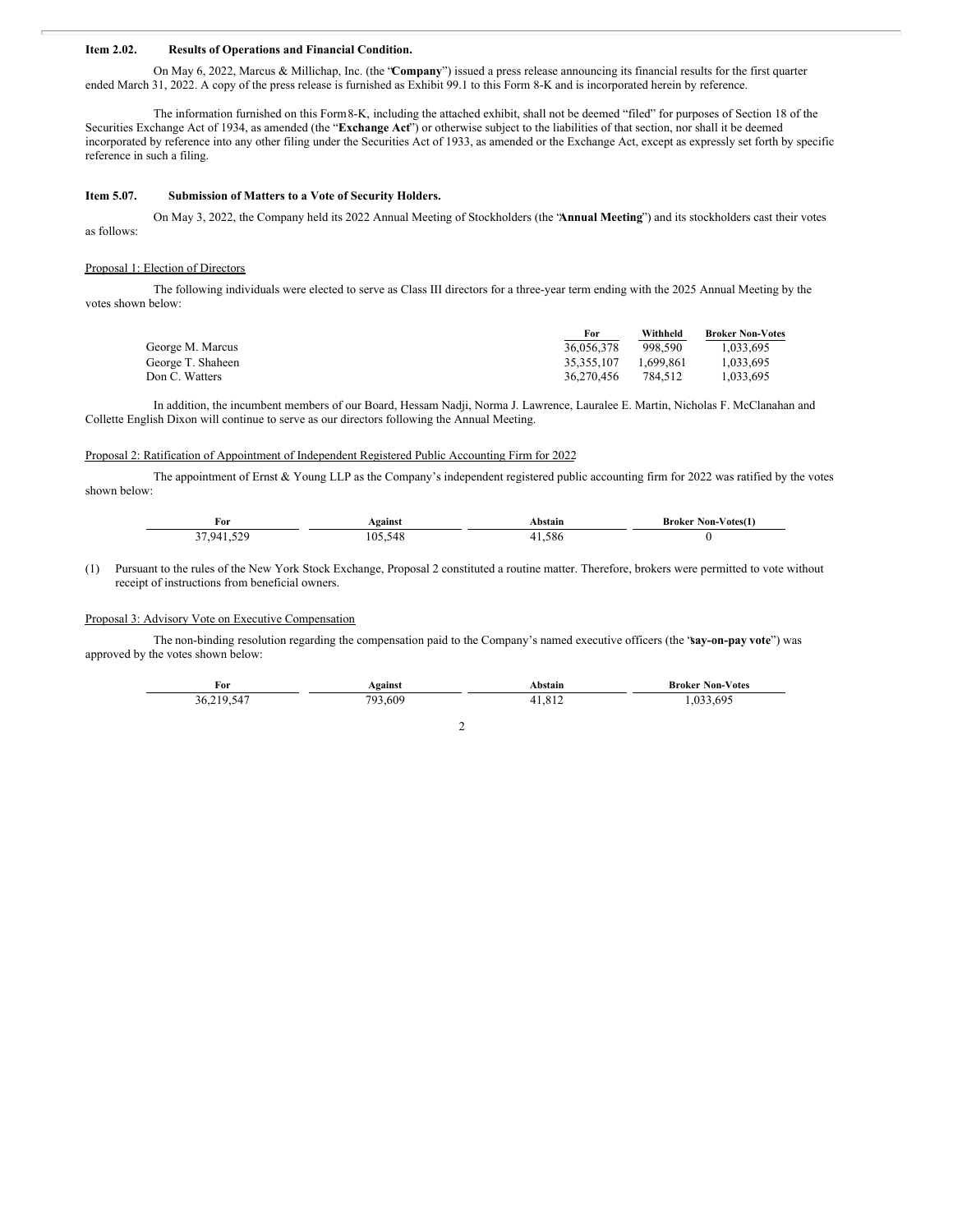| <b>Item 9.01.</b>     | <b>Financial Statements and Exhibits.</b>                                                                                            |
|-----------------------|--------------------------------------------------------------------------------------------------------------------------------------|
| (d) Exhibits.         |                                                                                                                                      |
| <b>Exhibit Number</b> | <b>Exhibit Title or Description</b>                                                                                                  |
| 99.1                  | Press release issued by the Company entitled "Marcus & Millichap, Inc. Reports Results for First Quarter 2022" dated May 6,<br>2022. |
| 104                   | Cover Page Interactive Data File - the cover page iXBRL tags are embedded within the Inline XBRL document                            |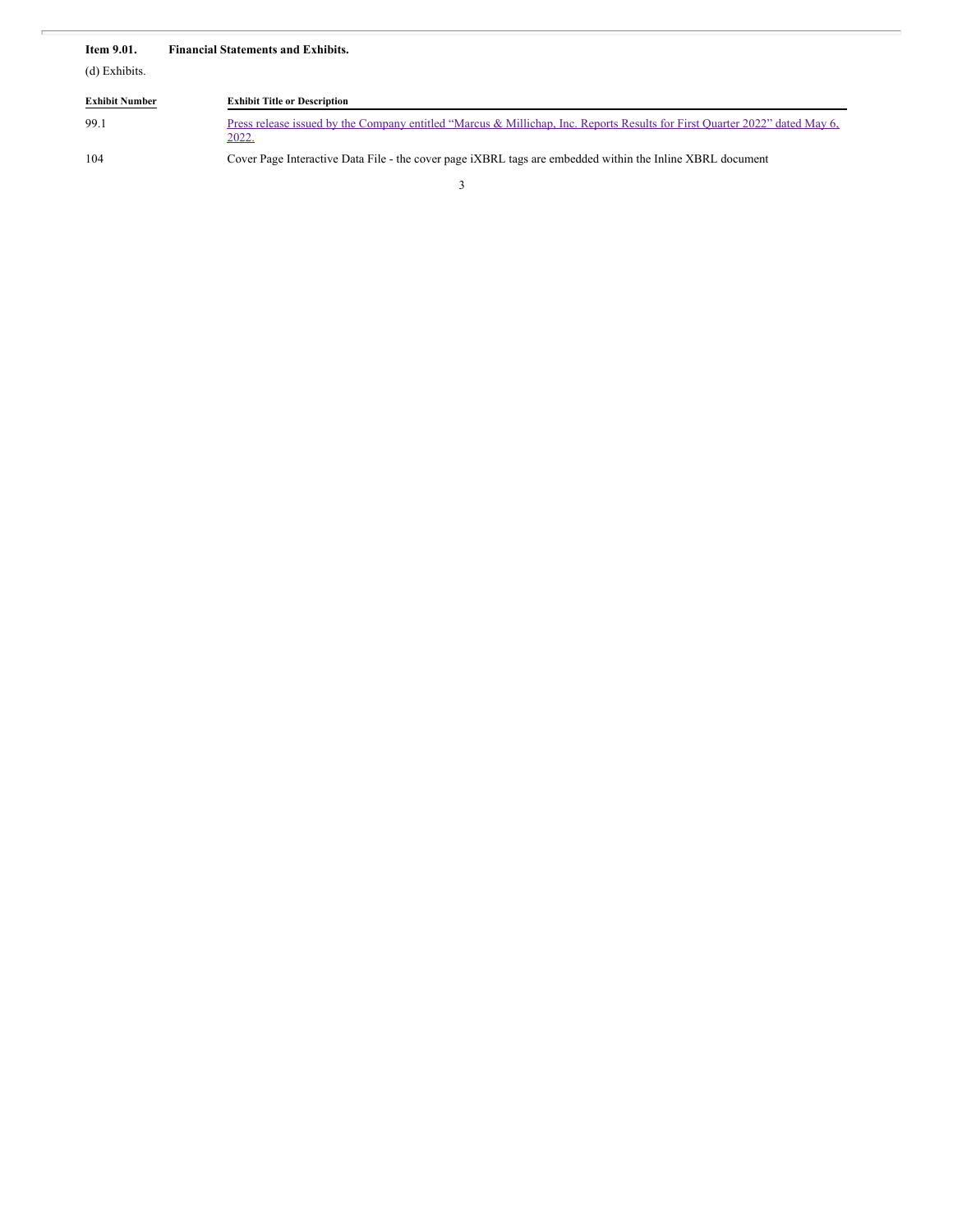#### **SIGNATURES**

Pursuant to the requirements of the Securities Exchange Act of 1934, the registrant has duly caused this report to be signed on its behalf by the undersigned hereunto duly authorized.

#### **MARCUS & MILLICHAP, INC.**

Date: May 6, 2022 By: /s/ Steven F. DeGennaro

Steven F. DeGennaro *Chief Financial Of icer*

4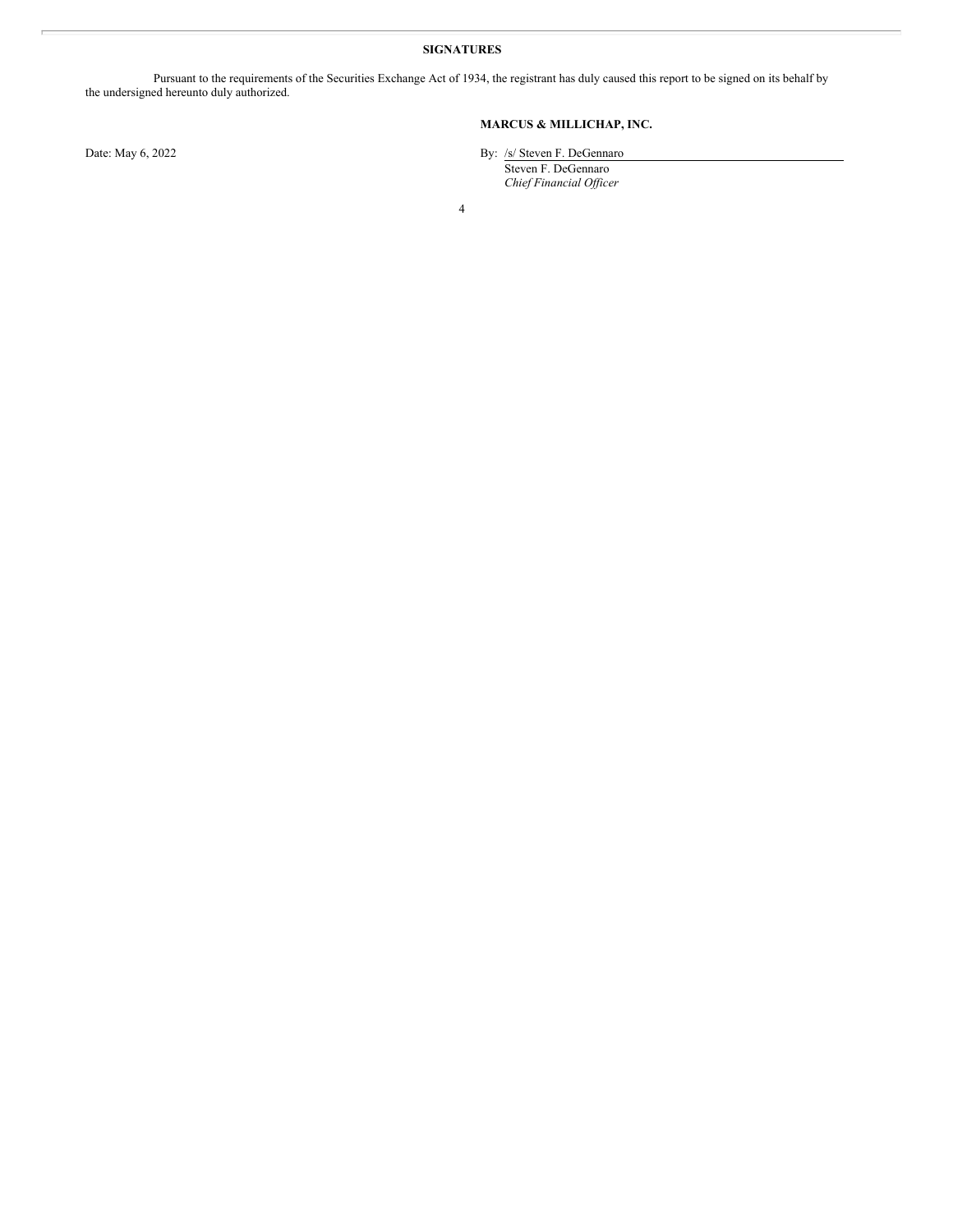# Marcus و Millichap

#### **MARCUS & MILLICHAP, INC. REPORTS RESULTS FOR FIRST QUARTER 2022**

#### *Record First Quarter with Revenue Growing 73.6% to \$319MM, and diluted earnings per share rising 118.9% to \$0.81 from same period last year*

**CALABASAS, Calif., May 6, 2022** — (BUSINESS WIRE) — Marcus & Millichap, Inc. (the "Company", "Marcus & Millichap", "MMI") (NYSE: MMI), a leading national brokerage firm specializing in commercial real estate investment sales, financing, research and advisory services, today reported record financial results for the first quarter of 2022.

#### *First Quarter 2022 Highlights Compared to First Quarter 2021*

- Total revenues increased by 73.6% to \$319.5 million
- Net income increased to \$32.8 million, or \$0.81 per common share, diluted, compared to \$15.0 million, or \$0.37 per common share, diluted
- Adjusted EBITDA doubled to \$51.9 million compared to \$25.7 million
- Brokerage commissions increased to \$286.9 million
	- Private Client brokerage revenue increased by 52.7% to \$161 million
	- Middle Market and Larger Transaction brokerage revenue increased 134.4% to \$120.1 million
- Financing fees increased by 48.3% to \$26.5 million

MMI achieved a record first quarter driven by our team's effective execution as investors continued to deploy capital into commercial real estate," said Hessam Nadji, President and CEO. "We are seeing increased equity rotation across property types and geographic markets as investors reposition assets and portfolios, and pivot to changing market conditions" he added. "Internally, contributions from strategic initiatives implemented over the past few years continued to build in the quarter. These include investments in revenue-generating technology, solid productivity among our most experienced producers, and the addition of many market-leading professionals and companies acquired in recent years."

"Looking forward, strong fundamentals, above-trend rent growth, and anticipation of interest rate increases are keeping investor motivations elevated," Nadji said. "Notwithstanding rising interest rates and growth concerns, we believe strong capital demand from private and institutional investors searching for inflation-hedged yield will support an active marketplace. Our growth strategy is unwavering and supported by our strong balance sheet. This includes further enhancing the MMI platform, bringing more efficiency to our sales force, adding experienced professionals, and the acquisition of synergistic companies.

#### *Dividends*

On February 16, 2022, the Board of Directors declared a semi-annual regular dividend of \$0.25 per share and a special dividend of \$1.00 per share, payable on April 4, 2022, to stockholders of record at the close of business on March 8, 2022. The Company accrued a dividend payable of \$52.1 million, including dividend equivalents aggregating \$2.5 million to be paid upon vesting on unvested restricted stock and deferred stock units granted under the Company's 2013 Omnibus Equity Incentive Plan.

#### *First Quarter 2022 Results Compared to First Quarter 2021*

Total revenues for the first quarter of 2022 reached \$319.5 million, compared to \$184.0 million for the same period during the prior year, an increase of 73.6%. The growth in total revenues was driven by increases in real estate brokerage commissions and financing fees. Real estate brokerage commissions increased 76.2% to \$286.9 million from the same period in the prior year primarily due to an increase in overall volume of investment sales and revenue growth of 134.3% in the combined Middle Market and Larger Transaction Market and 52.7% in the Private Client Market. Financing fees increased by 48.3% to \$26.5 million due to overall increase in volume of financing transactions and other ancillary financing fees.

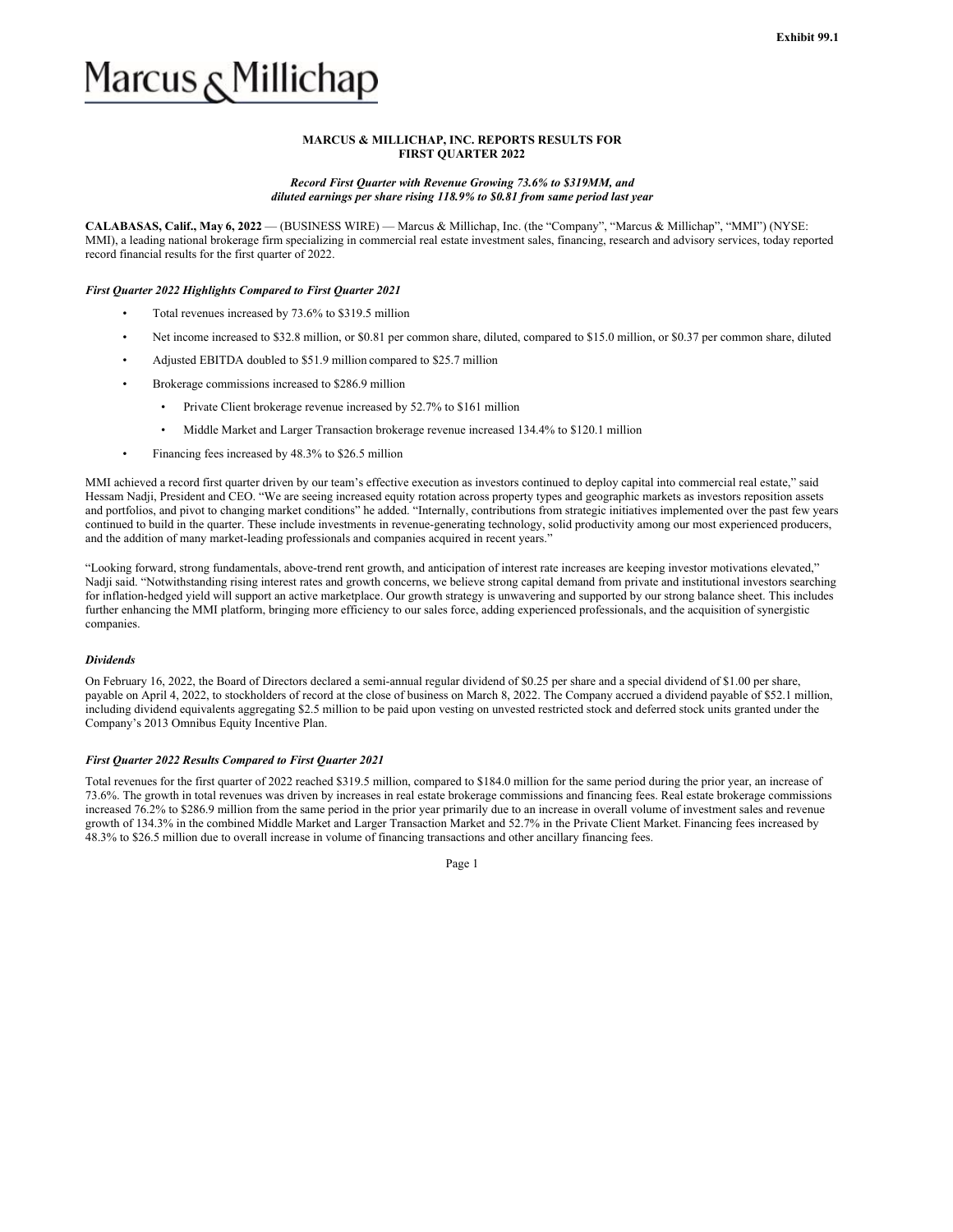Total operating expenses for the first quarter of 2022 were \$275.2 million, an increase of 68% compared to \$163.8 million for the same period in the prior year. The change was primarily driven by an 80.4% increase in cost of services and a 44.2% increase in selling, general and administrative expense. Cost of services as a percent of total revenues increased by 230 basis points to 61.6% compared to the same period during the prior year, primarily due to senior investment sales and financing professionals earning additional commissions as certain annual revenue thresholds were achieved earlier than in prior years.

Selling, general and administrative expense for the first quarter of 2022 increased by \$22.9 million to \$74.5 million, compared to the same period in the prior year. The change was primarily due to increases in (i) compensation related costs, primarily driven by increases in management performance compensation due to significant year-over-year growth in operating results; (ii) business development, marketing and other support related to the long-term retention of our sales and financing professionals; (iii) recommencement of in-person agent and client business events, conferences, and meetings; and (iv) expenses related to our recent acquisitions.

Net income for the first quarter of 2022 was \$32.8 million, or \$0.81 per common share, diluted, compared to \$15.0 million, or \$0.37 per common share, diluted, for the same period in the prior year. Adjusted EBITDA for the first quarter of 2022 was \$51.9 million, compared to \$25.7 million for the same period in the prior year.

#### *Business Outlook*

Notwithstanding the potential continuing impact of theCOVID-19 pandemic and additional interest rate increases on the current macroeconomic environment, the Company believes it is well positioned to achieve long-term growth.

The Company benefits from its experienced management team, infrastructure investments, industry-leading market research and proprietary technology. The size and fragmentation of the Private Client Market segment continues to offer long-term growth opportunities through consolidation. This highly fragmented market segment consistently accounts for 80% of all commercial property sales transactions and over 59% of the commission pool. The top 10 brokerage firms, led by MMI, have an estimated 22% share of this segment by transaction count.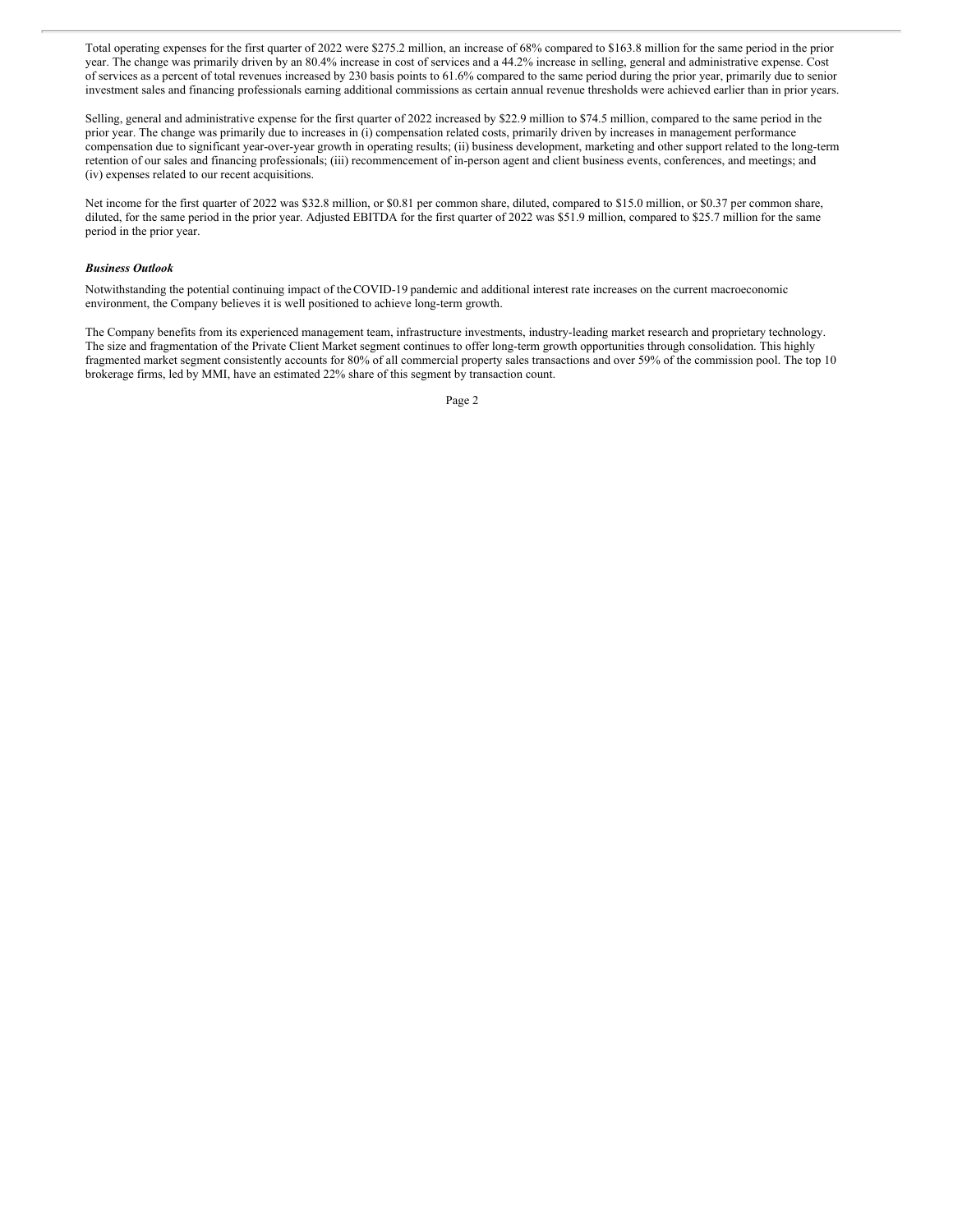Key factors that may influence the Company's business during the rest of fiscal year 2022 include:

- Volatility in sales and financing activity and investor sentiment driven by:
	- Slowdown in sales and financing activity of asset types impacted byCOVID-19, elevated inflation, interest rate fluctuations, increasing bid-ask spread between buyers and sellers, and economic trends
	- Possible impact to investor sentiment related to economic initiatives or potential tax law changes which may contribute to future fluctuations in sales and financing activity
- Potential higher cost of services resulting from more experienced investment sales and financing professionals closing a larger share of revenue and surpassing revenue thresholds earlier in the year
- Volatility in each of the Company's market segments
- Increase in costs related to the recommencement ofin-person events, client meetings, and conferences
- Global geopolitical uncertainty, which may disrupt financial markets or cause investors to refrain from transacting
- The potential for acquisition activity and subsequent integration

#### *Webcast and Call Information*

Marcus & Millichap will host a live webcast today to discuss the financial results at 7:30 a.m. Pacific Time/10:30 a.m. Eastern Time. The webcast will be accessible through the Investor Relations section of Marcus & Millichap's website at ir.marcusmillichap.com and will be archived upon completion of the call. The Company encourages the use of the webcast due to potential extended wait times to access the conference call via dial-in.

For those unable to access the webcast, callers from the United States and Canada should dial1-877-407-9208 ten minutes prior to the scheduled call time. International callers should dial 1-201-493-6784.

#### *Replay Information*

For those unable to participate during the live broadcast, a telephonic replay of the call will also be available from 1:30 p.m. Eastern Time on Friday, May 6, 2022 through 11:59 p.m. Eastern Time on Friday, May 20, 2022 by dialing 1-844-512-2921 in the United States and Canada or1-412-317-6671 internationally and entering passcode 13728638.

#### *About Marcus & Millichap, Inc.*

Marcus & Millichap, Inc. is a leading national brokerage firm specializing in commercial real estate investment sales, financing, research and advisory services. As of March 31, 2022, the Company had 1,931 investment sales and financing professionals in 81 offices who provide investment brokerage and financing services to sellers and buyers of commercial real estate. The Company also offers market research, consulting and advisory services to our clients. Marcus & Millichap closed 2,904 transactions during the three months ended March 31, 2022, with a sales volume of \$21 billion. For additional information, please visit www.MarcusMillichap.com.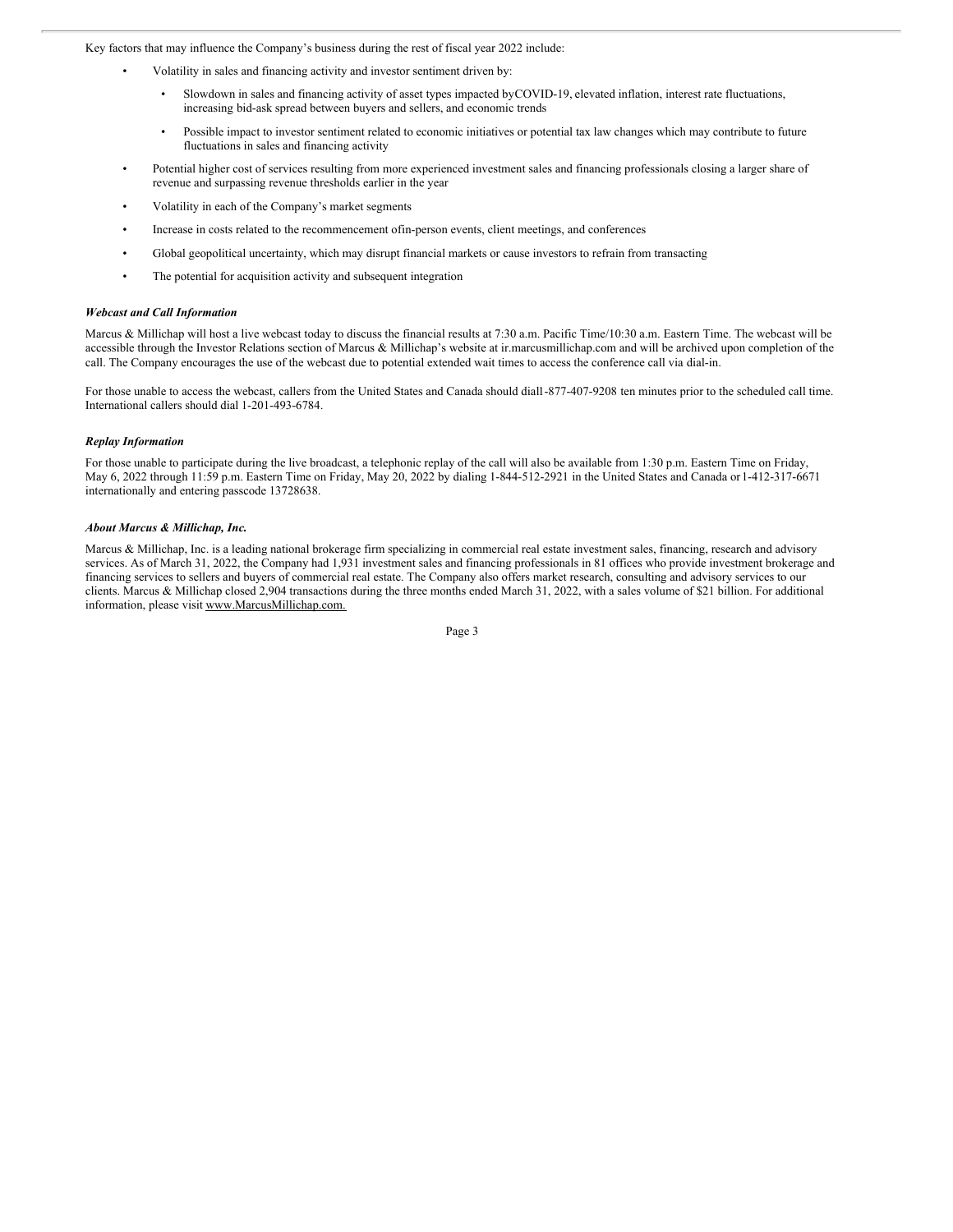#### *SPECIAL NOTE REGARDING FORWARD-LOOKING STATEMENTS*

This release includes forward-looking statements, including the Company's business outlook for 2022, the potential continuing impact of theCOVID-19 pandemic, the execution of our capital return program, including the semi-annual dividend, and expectations for market share growth. We have based these forward-looking statements largely on our current expectations and projections about future events and financial trends affecting the financial condition of our business. Forward-looking statements should not be read as a guarantee of future performance or results and will not necessarily be accurate indications of the times at, or by, which such performance or results may be achieved. Forward-looking statements are based on information available at the time those statements are made and/or management's good faith belief as of that time with respect to future events and are subject to risks and uncertainties that could cause actual performance or results to differ materially from those expressed in or suggested by the forward-looking statements. Important factors that could cause such differences include, but are not limited to:

- uncertainties relating to the economic, operational and financial impact of the ongoingCOVID-19 pandemic, including uncertainties regarding the potential impact of new variants on our workforce;
- general uncertainty in the capital markets and a worsening of economic conditions and the rate and pace of economic recovery following an economic downturn;
- changes in our business operations;
- market trends in the commercial real estate market or the general economy, including the impact of inflation;
- our ability to attract and retain qualified senior executives, managers and investment sales and financing professionals;
- the effects of increased competition on our business;
- our ability to successfully enter new markets or increase our market share;
- our ability to successfully expand our services and businesses and to manage any such expansions;
- our ability to retain existing clients and develop new clients;
- our ability to keep pace with changes in technology;
- any business interruption or technology failure, including cyber and ransomware attacks, and any related impact on our reputation;
- changes in interest rates, availability of capital, tax laws, employment laws or other government regulation affecting our business;
- our ability to successfully identify, negotiate, execute and integrate accretive acquisitions; and
- other risk factors included under "Risk Factors" in our most recent Annual Report on Form10-K and Quarterly Report on Form10-Q.

In addition, in this release, the words "believe," "may," "will," "estimate," "continue," "anticipate," "intend," "expect," "predict," "potential," "should" and similar expressions, as they relate to our company, our business and our management, are intended to identify forward-looking statements. In light of these risks and uncertainties, the forward-looking events and circumstances discussed in this release may not occur and actual results could differ materially from those anticipated or implied in the forward-looking statements.

Forward-looking statements speak only as of the date of this release. You should not put undue reliance on any forward-looking statements. We assume no obligation to update forward-looking statements to reflect actual results, changes in assumptions or changes in other factors affecting forward-looking information, except to the extent required by applicable laws. If we update one or more forward-looking statements, no inference should be drawn that we will make additional updates with respect to those or other forward-looking statements. We have not filed our Form 10-Q for the quarter ended March 31, 2022. As a result, all financial results described in this earnings release should be considered preliminary, and are subject to change to reflect any necessary adjustments or changes in accounting estimates, that are identified prior to the time we file our Form 10-Q.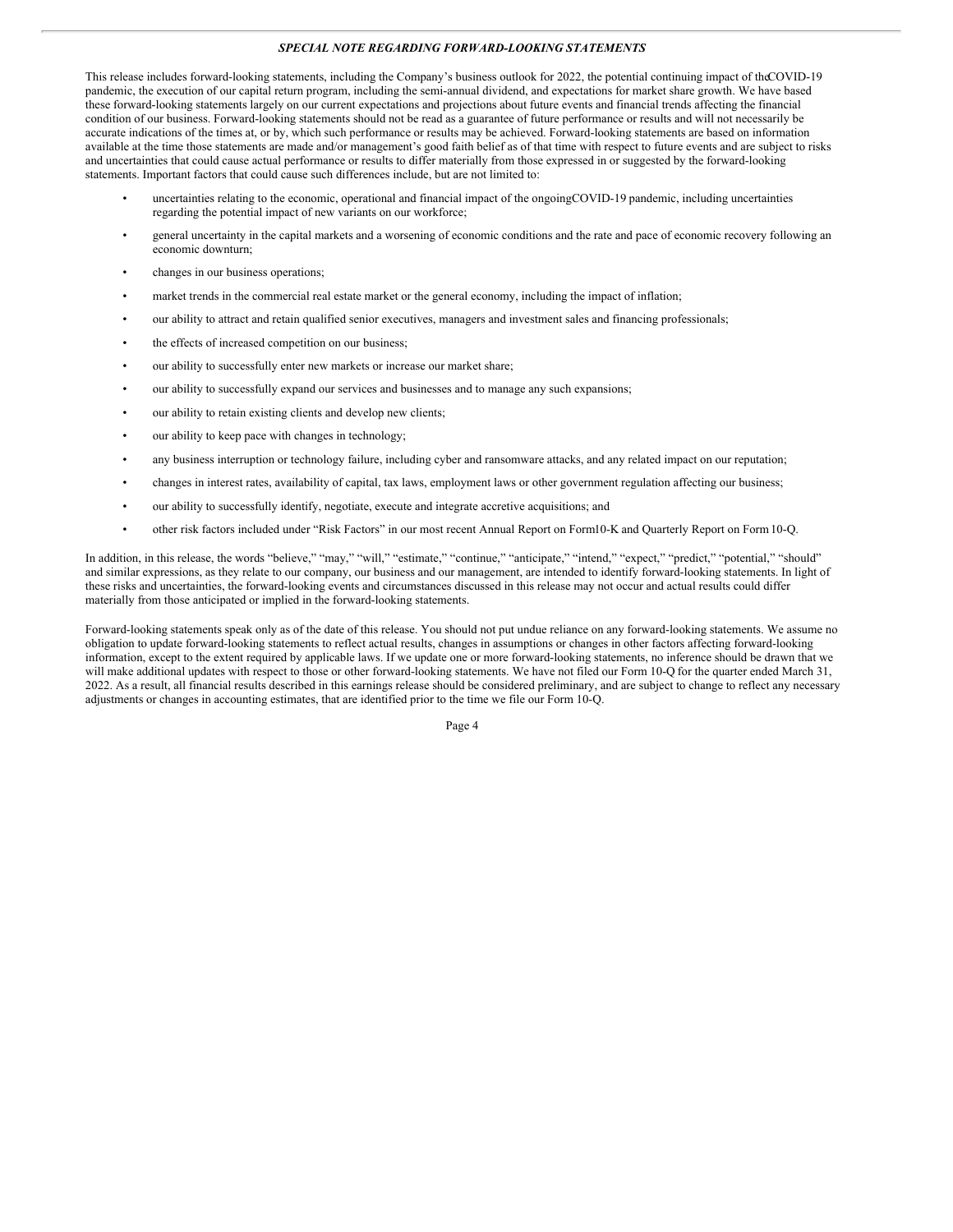#### <span id="page-8-0"></span>*MARCUS & MILLICHAP, INC. CONDENSED CONSOLIDATED STATEMENTS OF NET AND COMPREHENSIVE INCOME* **(in thousands, except per share amounts)** *(Unaudited)*

|                                                                                                                       | <b>Three Months Ended</b><br>March 31, |           |              |           |
|-----------------------------------------------------------------------------------------------------------------------|----------------------------------------|-----------|--------------|-----------|
|                                                                                                                       |                                        | 2022      |              | 2021      |
| Revenues:                                                                                                             |                                        |           |              |           |
| Real estate brokerage commissions                                                                                     |                                        | \$286,909 |              | \$162,796 |
| Financing fees                                                                                                        |                                        | 26,453    |              | 17,843    |
| Other revenues                                                                                                        |                                        | 6,102     |              | 3,338     |
| <b>Total revenues</b>                                                                                                 |                                        | 319,464   |              | 183,977   |
| Operating expenses:                                                                                                   |                                        |           |              |           |
| Cost of services                                                                                                      |                                        | 196,768   |              | 109,103   |
| Selling, general and administrative                                                                                   |                                        | 74,535    |              | 51,677    |
| Depreciation and amortization                                                                                         |                                        | 3.911     |              | 2,997     |
| Total operating expenses                                                                                              |                                        | 275,214   |              | 163,777   |
| Operating income                                                                                                      |                                        | 44,250    |              | 20,200    |
| Other income, net                                                                                                     |                                        | 450       |              | 1,044     |
| Interest expense                                                                                                      |                                        | (160)     |              | (146)     |
| Income before provision for income taxes                                                                              |                                        | 44.540    |              | 21,098    |
| Provision for income taxes                                                                                            |                                        | 11,757    |              | 6,086     |
| Net income                                                                                                            |                                        | 32,783    |              | 15,012    |
| Other comprehensive (loss) income:                                                                                    |                                        |           |              |           |
| Marketable debt securities, available-for-sale:                                                                       |                                        |           |              |           |
| Change in net unrealized gains/losses                                                                                 |                                        | (2,357)   |              | (621)     |
| Less: reclassification adjustment for net gains included in other income, net                                         |                                        | (84)      |              |           |
| Net change, net of tax of \$838 and \$(215) for the three months ended March 31, 2022 and 2021, respectively          |                                        | (2, 441)  |              | (621)     |
| Foreign currency translation loss, net of tax of \$0 for the three months ended March 31, 2022 and 2021, respectively |                                        | (59)      |              | (113)     |
| Total other comprehensive (loss) income                                                                               |                                        | (2,500)   |              | (734)     |
| Comprehensive income                                                                                                  |                                        | \$30,283  |              | \$14,278  |
| Earnings per share:                                                                                                   |                                        |           |              |           |
| <b>Basic</b>                                                                                                          | S                                      | 0.82      | S            | 0.38      |
| Diluted                                                                                                               | $\mathbf{\hat{S}}$                     | 0.81      | $\mathbf{s}$ | 0.37      |
| Weighted average common shares outstanding:                                                                           |                                        |           |              |           |
| <b>Basic</b>                                                                                                          |                                        | 39,989    |              | 39,757    |
| Diluted                                                                                                               |                                        | 40,474    |              | 40,124    |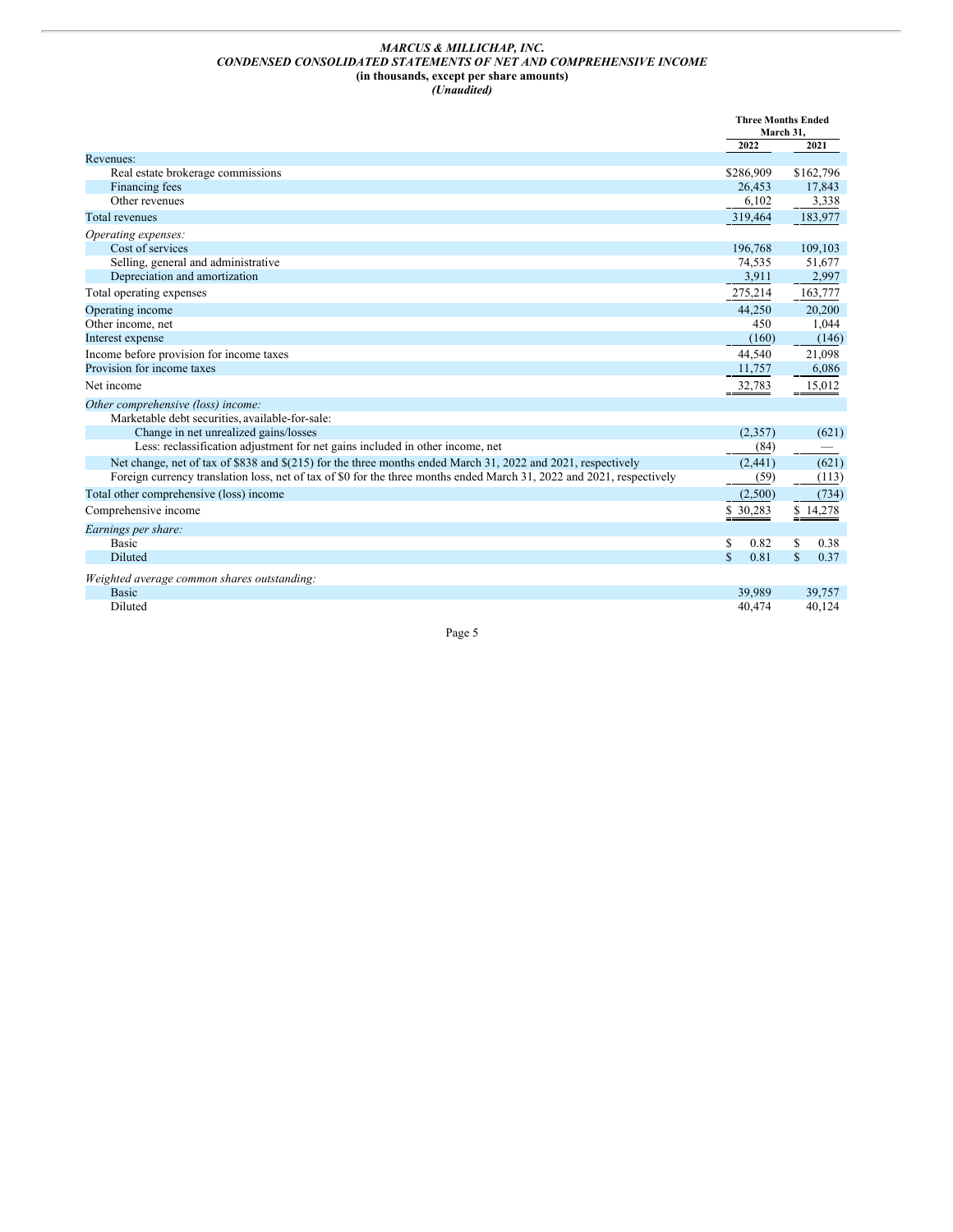#### *MARCUS & MILLICHAP, INC. KEY OPERATING METRICS SUMMARY (Unaudited)*

Total sales volume was approximately \$21.0 billion for the three months ended March 31, 2022, encompassing 2,904 transactions consisting of \$17.2 billion for real estate brokerage (2,137 transactions), \$2.7 billion for financing (520 transactions) and \$1.1 billion in other transactions, including consulting and advisory services (247 transactions). As of March 31, 2022, the Company had 1,846 investment sales professionals and 85 financing professionals. Key metrics for real estate brokerage and financing activities (excluding other transactions) are as follows:

|                                                                  | Three Months Ended<br>March 31. |             |
|------------------------------------------------------------------|---------------------------------|-------------|
|                                                                  | 2022                            | 2021        |
| Real Estate Brokerage                                            |                                 |             |
| Average Number of Investment Sales Professionals                 | 1.856                           | 1.959       |
| Average Number of Transactions per Investment Sales Professional | 1.15                            | 0.81        |
| Average Commission per Transaction                               | \$134,258                       | \$102,517   |
| <b>Average Commission Rate</b>                                   | $1.67\%$                        | 1.84%       |
| Average Transaction Size (in thousands)                          | 8,051<br>\$                     | 5,582<br>S. |
| <b>Total Number of Transactions</b>                              | 2.137                           | 1,588       |
| Total Sales Volume (in millions)                                 | \$17.205                        | 8,864       |

|                                                           | Three Months Ended<br>March 31. |          |
|-----------------------------------------------------------|---------------------------------|----------|
|                                                           | 2022                            | 2021     |
| Financing $(1)$                                           |                                 |          |
| Average Number of Financing Professionals                 | 84                              | 86       |
| Average Number of Transactions per Financing Professional | 6.19                            | 5.74     |
| Average Fee per Transaction                               | \$43,144                        | \$30,464 |
| Average Fee Rate                                          | $0.84\%$                        | $0.93\%$ |
| Average Transaction Size (in thousands)                   | \$5,115                         | \$3,263  |
| <b>Total Number of Transactions</b>                       | 520                             | 494      |
| Total Financing Volume (in millions)                      | \$ 2,660                        | \$1,612  |

(1) Operating metrics exclude certain financing fees not directly associated to transactions.

The following table sets forth the number of transactions, sales volume and revenues by commercial real estate market segment for real estate brokerage:

|                                      |        |               | Three Months Ended March 31. |        |   |               |  |                |        |   |               |  |                |
|--------------------------------------|--------|---------------|------------------------------|--------|---|---------------|--|----------------|--------|---|---------------|--|----------------|
|                                      |        | 2022          |                              | 2021   |   |               |  |                | Change |   |               |  |                |
|                                      | Number | Volume        | Revenues                     | Number |   | Volume        |  | Revenues       | Number |   | Volume        |  | Revenues       |
|                                      |        | (in millions) | (in thousands)               |        |   | (in millions) |  | (in thousands) |        |   | (in millions) |  | (in thousands) |
| Real Estate Brokerage                |        |               |                              |        |   |               |  |                |        |   |               |  |                |
| $\leq$ 1 million                     | 206    | 128           | 5.787                        | 227    | S | 149           |  | 6,138          | (21)   | S | (21)          |  | (351)          |
| Private Client Market (\$1 - < \$10) |        |               |                              |        |   |               |  |                |        |   |               |  |                |
| million)                             | 1.606  | 5,696         | 161,031                      | .200   |   | 3,668         |  | 105.423        | 406    |   | 2.028         |  | 55,608         |
| Middle Market $(\$10 - \$20$         |        |               |                              |        |   |               |  |                |        |   |               |  |                |
| million)                             | 184    | 2,503         | 46,760                       | 78     |   | 1,067         |  | 20.601         | 106    |   | 1,436         |  | 26,159         |
| Larger Transaction Market $(\geq 20$ |        |               |                              |        |   |               |  |                |        |   |               |  |                |
| million)                             | 141    | 8,878         | 73,331                       | 83     |   | 3,980         |  | 30,634         | 58     |   | 4,898         |  | 42,697         |
|                                      | 2,137  | 17,205        | 286,909                      | .588   |   | 8,864         |  | 162,796        | 549    |   | 8,341         |  | 124,113        |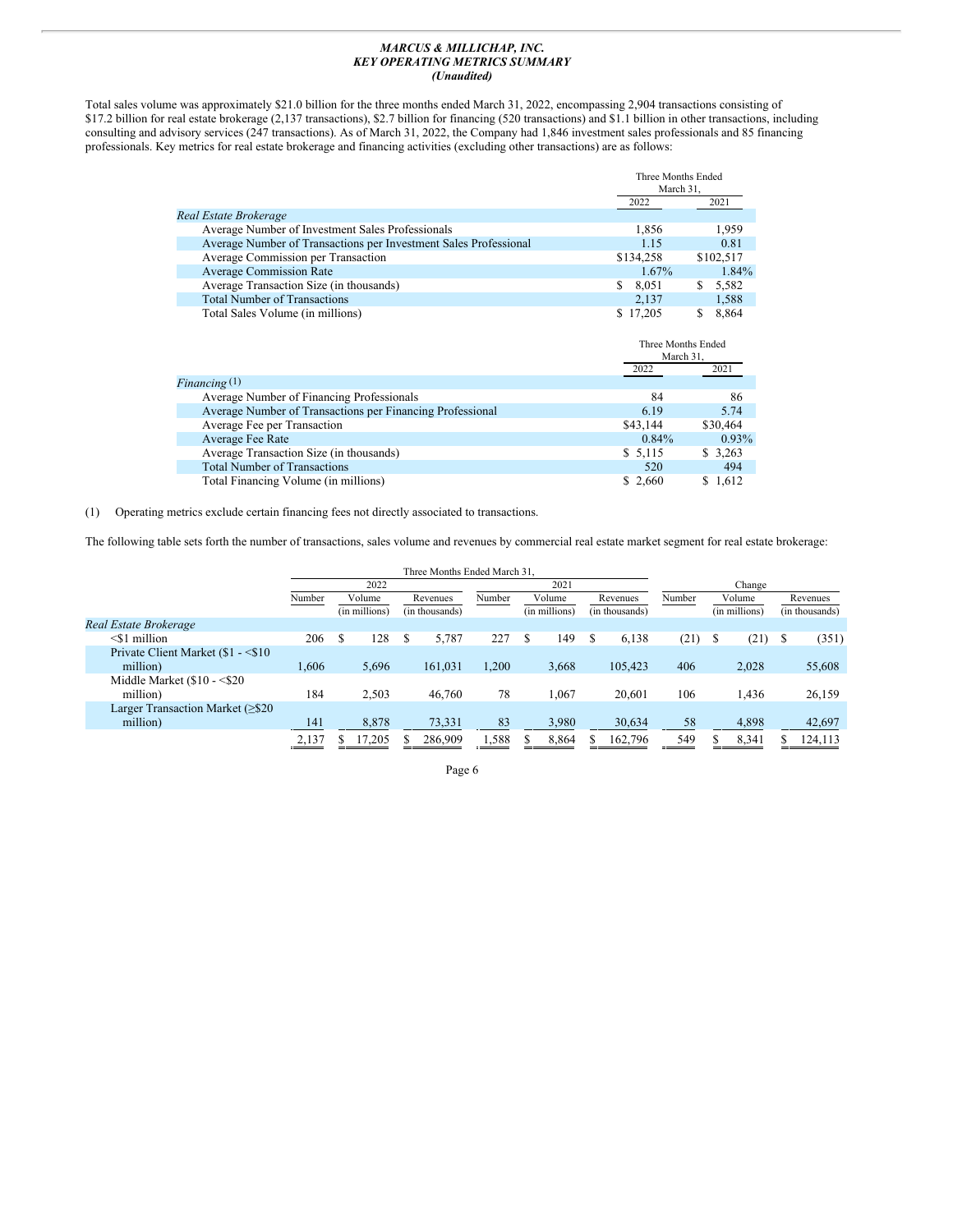#### *MARCUS & MILLICHAP, INC. CONDENSED CONSOLIDATED BALANCE SHEETS* **(in thousands, except for shares and par value)**

|                                                                                                                               | March 31,<br>2022<br>(Unaudited) | December 31,<br>2021 |
|-------------------------------------------------------------------------------------------------------------------------------|----------------------------------|----------------------|
| Assets                                                                                                                        |                                  |                      |
| Current assets:                                                                                                               |                                  |                      |
| Cash and cash equivalents                                                                                                     | \$315,695                        | 382,140<br>S.        |
| Commissions receivable, net                                                                                                   | 13,854                           | 17,230               |
| Prepaid expenses                                                                                                              | 10,373                           | 13,220               |
| Marketable debt securities, available-for-sale (includes amortized cost of \$220,015 and \$183,915 at March 31, 2022 and      |                                  |                      |
| December 31, 2021, respectively, and \$0 allowance for credit losses)                                                         | 218,988                          | 183,868              |
| Advances and loans, net                                                                                                       | 5,889                            | 6,403                |
| Other assets                                                                                                                  | 6,027                            | 5,270                |
| Total current assets                                                                                                          | 570,826                          | 608.131              |
| Property and equipment, net                                                                                                   | 23,249                           | 23,192               |
| Operating lease right-of-use assets, net                                                                                      | 77,928                           | 81,528               |
| Marketable debt securities, available-for-sale (includes amortized cost of \$54,519 and \$111,858 at March 31, 2022 and       |                                  |                      |
| December 31, 2021, respectively, and \$0 allowance for credit losses)                                                         | 52.980                           | 112,610              |
| Assets held in rabbi trust                                                                                                    | 10,916                           | 11,508               |
| Deferred tax assets, net                                                                                                      | 33,470                           | 33,736               |
| Goodwill and other intangible assets, net                                                                                     | 59,434                           | 48,105               |
| Advances and loans, net                                                                                                       | 139,087                          | 113,242              |
| Other assets                                                                                                                  | 12,273                           | 13,146               |
| Total assets                                                                                                                  | \$980,163                        | \$1,045,198          |
| Liabilities and stockholders' equity                                                                                          |                                  |                      |
| Current liabilities:                                                                                                          |                                  |                      |
| Accounts payable and other liabilities                                                                                        | \$24,388                         | 24,271<br>\$         |
| Deferred compensation and commissions                                                                                         | 54,994                           | 114,685              |
| Dividends payable                                                                                                             | 50.694                           |                      |
| Income tax payable                                                                                                            | 28,042                           | 17,853               |
| Operating lease liabilities                                                                                                   | 18,276                           | 18,973               |
| Accrued bonuses and other employee related expenses                                                                           | 15,863                           | 49,848               |
| Total current liabilities                                                                                                     | 192.257                          | 225,630              |
| Deferred compensation and commissions                                                                                         | 45,603                           | 53,536               |
| Operating lease liabilities                                                                                                   | 56,307                           | 58,334               |
| Other liabilities                                                                                                             | 10,607                           | 11,394               |
| <b>Total liabilities</b>                                                                                                      | 304,774                          | 348,894              |
| Commitments and contingencies                                                                                                 |                                  |                      |
| Stockholders' equity:                                                                                                         |                                  |                      |
| Preferred stock, \$0.0001 par value:                                                                                          |                                  |                      |
| Authorized shares - 25,000,000; issued and outstanding shares - none at March 31, 2022 and December 31, 2021,<br>respectively |                                  |                      |
| Common stock, \$0.0001 par value:                                                                                             |                                  |                      |
| Authorized shares - 150,000,000; issued and outstanding shares - 39,795,399 and 39,692,373 at March 31, 2022                  |                                  |                      |
| and December 31, 2021, respectively                                                                                           | $\overline{4}$                   | 4                    |
| Additional paid-in capital                                                                                                    | 122,782                          | 121,844              |
| Retained earnings                                                                                                             | 554,193                          | 573,546              |
| Accumulated other comprehensive income                                                                                        | (1,590)                          | 910                  |
| Total stockholders' equity                                                                                                    | 675,389                          | 696,304              |
| Total liabilities and stockholders' equity                                                                                    | \$980,163                        | \$1,045,198          |
|                                                                                                                               |                                  |                      |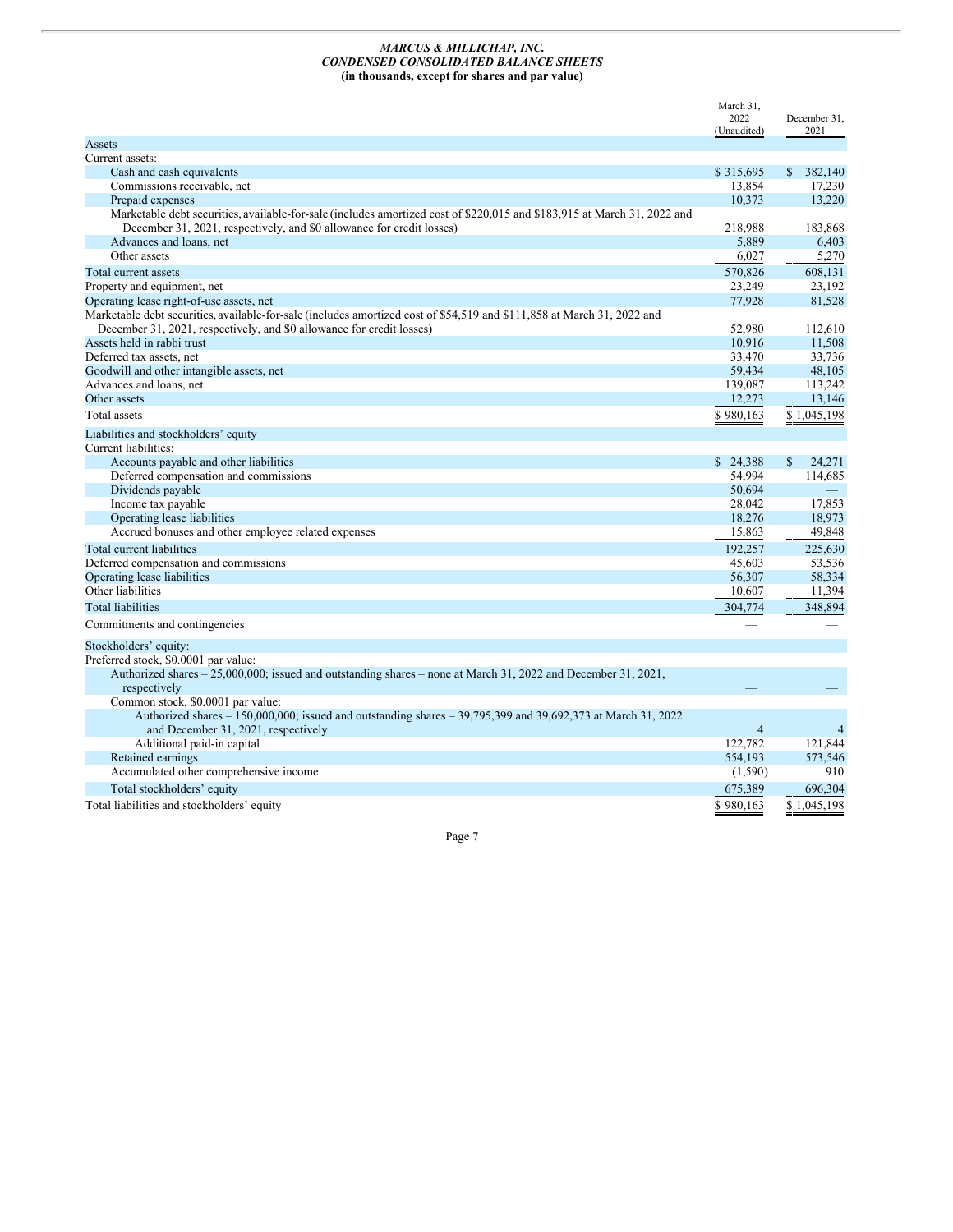#### *MARCUS & MILLICHAP, INC. OTHER INFORMATION (Unaudited)*

#### *Adjusted EBITDA Reconciliation*

Adjusted EBITDA, which the Company defines as net income before (i) interest income and other, including net realized gains (losses) on marketable debt securities, available-for-sale and cash and cash equivalents, (ii) interest expense, (iii) provision for income taxes, (iv) depreciation and amortization, (v) stock-based compensation, and (vi) non-cash mortgage servicing rights ("MSRs") activity. The Company uses Adjusted EBITDA in its business operations to evaluate the performance of its business, develop budgets and measure its performance against those budgets, among other things. The Company also believes that analysts and investors use Adjusted EBITDA as a supplemental measure to evaluate its overall operating performance. However, Adjusted EBITDA has material limitations as a supplemental metric and should not be considered in isolation or as a substitute for analysis of the Company's results as reported under U.S. generally accepted accounting principles ("U.S. GAAP"). The Company finds Adjusted EBITDA to be a useful management metric to assist in evaluating performance, because Adjusted EBITDA eliminates items related to capital structure, taxes and non-cash items. Considering the foregoing limitations, the Company does not rely solely on Adjusted EBITDA as a performance measure and also considers its U.S. GAAP results. Adjusted EBITDA is not a measurement of the Company's financial performance under U.S. GAAP and should not be considered as an alternative to net income, operating income or any other measures calculated in accordance with U.S. GAAP. Because Adjusted EBITDA is not calculated in the same manner by all companies, it may not be comparable to other similarly titled measures used by other companies.

A reconciliation of the most directly comparable U.S. GAAP financial measure, net income, to Adjusted EBITDA is as follows (in thousands):

|                                 | Three Months Ended<br>March 31. |          |
|---------------------------------|---------------------------------|----------|
|                                 | 2022                            | 2021     |
| Net income                      | \$32,783                        | \$15,012 |
| Adjustments:                    |                                 |          |
| Interest income and other $(1)$ | (615)                           | (531)    |
| Interest expense                | 160                             | 146      |
| Provision for income taxes      | 11,757                          | 6,086    |
| Depreciation and amortization   | 3,911                           | 2,997    |
| Stock-based compensation        | 3,856                           | 2,288    |
| Non-cash MSR activity (2)       |                                 | (303)    |
| Adjusted EBITD $A^{(3)}$        | \$51,852                        | \$25,695 |

(1) Other includes net realized gains (losses) on marketable debt securitiesavailable-for-sale.

- (2) Non-cash MSR activity includes the assumption of servicing obligations.
- (3) The increase in Adjusted EBITDA for the three months ended March 31, 2022 compared to the same period in 2021 is primarily due to a lower proportion of operating expenses compared to total revenues.

#### *Glossary of Terms*

- Private Client Market segment: transactions with values from \$1 million to up to but less than \$10 million
- Middle Market segment: transactions with values from \$10 million to up to but less than \$20 million
- Larger Transaction Market segment (previously Institutional Market segment): transactions with values of \$20 million and above
- Acquisitions: acquisitions of teams and/or acquisitions as business combinations under accounting standards